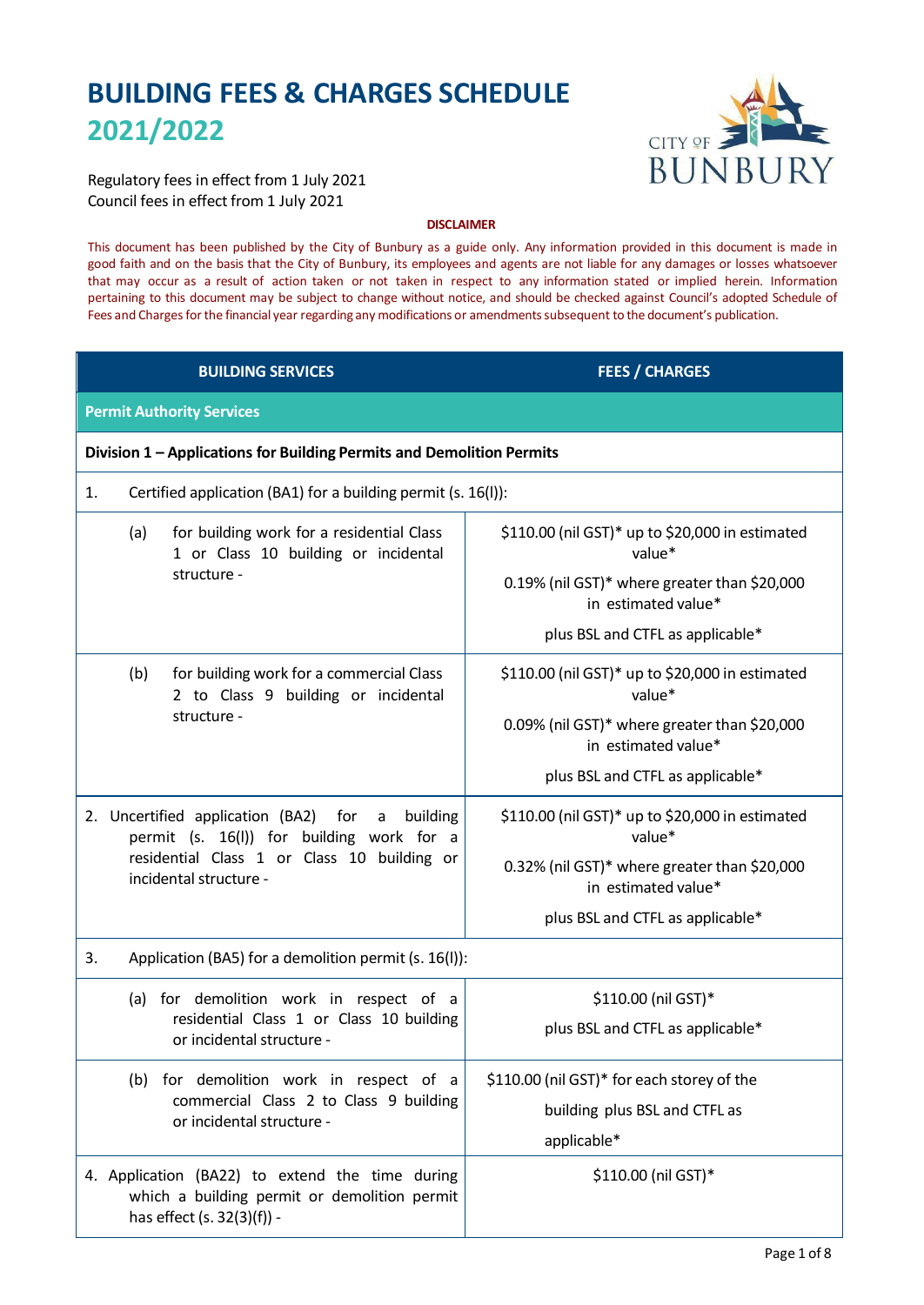# **BUILDING SERVICES FEES / CHARGES**

### **Notes:**

- (1) Class 1 or Class 10 buildings under the Building Code of Australia (BCA) are residential and include dwellings, carports, sheds, patios, etc.
- (2) Class 2 to Class 9 buildings under the BCA are commercial and include offices, shops, showrooms, warehouses, factories, schools, etc.
- (3) Regulatory fees\* applying to application types in items 1 to 4 are based on the minimum fees prescribed in Schedule 2 Fees of the *Building Regulations 2012*.
- (4) Regulatory fee applicable in items 1 to 4 do not include the Building Commission's charged Building Services Levy (BSL) and Construction Training Fund Levy (CTFL) fees where applicable.
- (5) Nil GST is applicable to all application types in items 1 to 4.
- (6) All application fees are calculated based on the estimated value of the building work in accordance with Schedule 1 Estimated value of building work of the*Building Regulations 2012*.
- (7) The application fees charged in items 1(a) and (b) apply to the granting of a building permit only.
- (8) The application fees charged in item2(a) and (b) encompass both theissuing of the certification and the building permit.

### **Division 2 – Applications for Occupancy Permits and Building Approval Certificates**

| Application (BA9) for an occupancy permit for<br>1.<br>a completed commercial Class 2 to Class 9<br>building (s. 46) -                                                                             | \$110.00 (nil GST)*                                                                                                                                                  |  |
|----------------------------------------------------------------------------------------------------------------------------------------------------------------------------------------------------|----------------------------------------------------------------------------------------------------------------------------------------------------------------------|--|
| 2. Application (BA9) for a temporary occupancy<br>permit (Class 2 to 9) for an incomplete<br>building $(s. 47)$ -                                                                                  | \$110.00 (nil GST)*<br>plus BSL of \$61.65 (nil GST)*                                                                                                                |  |
| Application (BA9) for modification for an<br>3.<br>occupancy permit (Class 2 to 9) for additional<br>use of a building on a temporary basis (s. 48) -                                              | \$110.00 (nil GST)*                                                                                                                                                  |  |
| 4. Application (BA9) for a replacement occupancy<br>permit (Class 2 to 9) for permanent change of<br>building use or classification (s. 49) -                                                      | \$110.00 (nil GST)*<br>plus BSL of \$61.65 (nil GST)*                                                                                                                |  |
| 5. Application (BA9) for an occupancy permit (Class 2<br>to 9) for a building in respect of which<br>unauthorised work has been done (s. 51(2)) -                                                  | \$110.00 (nil GST)* up to \$20,000 in estimated<br>value*<br>0.18% (nil GST)* where greater than \$20,000 in<br>estimated value*<br>plus BSL and CTFL as applicable* |  |
| Application (BA13) for a building approval<br>6.<br>certificate (Class 1 and 10) for a building or an<br>incidental structure in respect of which<br>unauthorised work has been done (s. 51.(3)) - | \$110.00 (nil GST)* up to \$20,000 in estimated<br>value*<br>0.38% (nil GST)* where greater than \$20,000 in<br>estimated value*<br>plus BSL and CTFL as applicable* |  |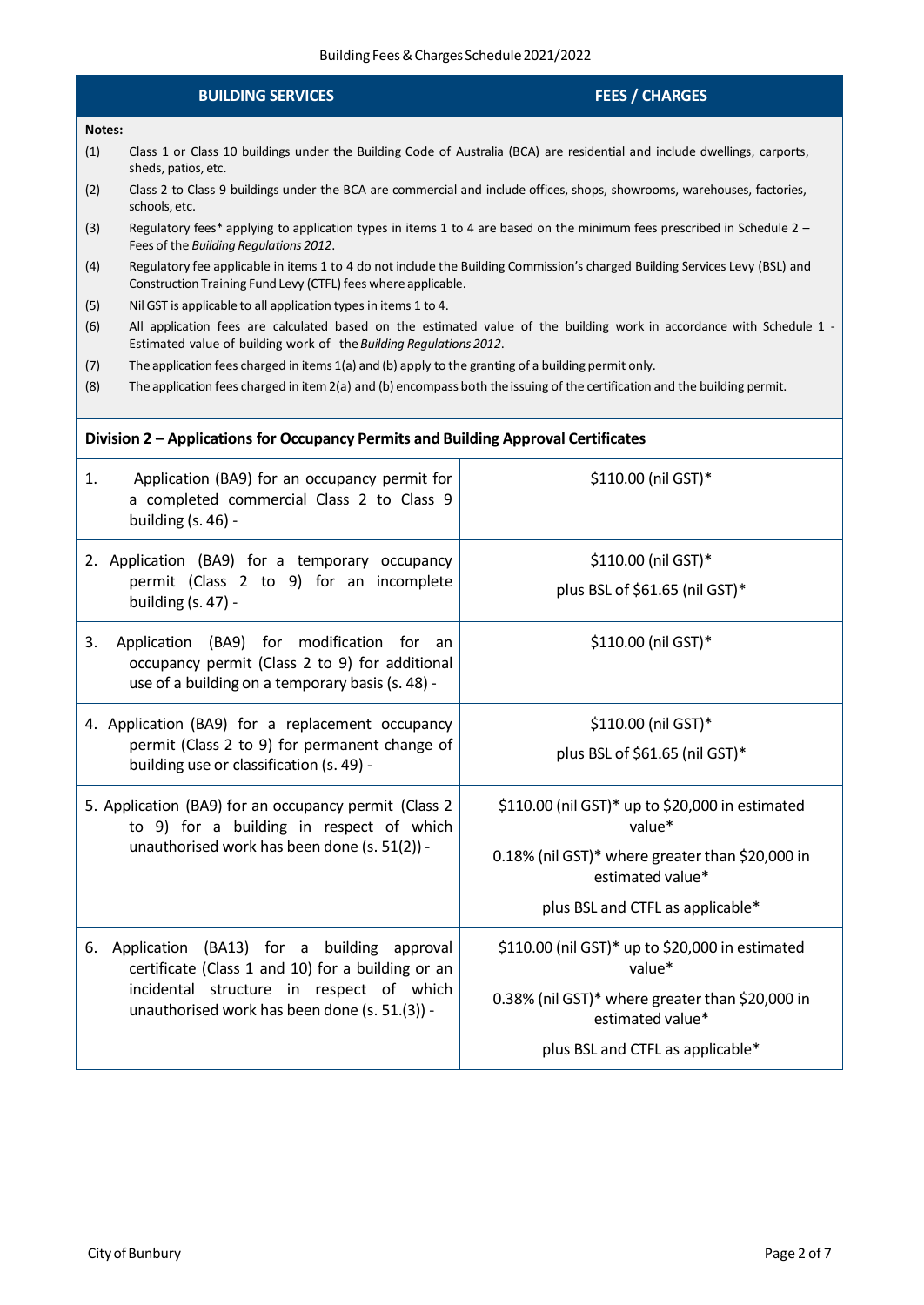| <b>BUILDING SERVICES</b>                                                                                                                                                                                                                                                                                                                                                                                                                 |                                                                                                                                                                                                                                                                                                          | <b>FEES / CHARGES</b>                                                                                                            |  |
|------------------------------------------------------------------------------------------------------------------------------------------------------------------------------------------------------------------------------------------------------------------------------------------------------------------------------------------------------------------------------------------------------------------------------------------|----------------------------------------------------------------------------------------------------------------------------------------------------------------------------------------------------------------------------------------------------------------------------------------------------------|----------------------------------------------------------------------------------------------------------------------------------|--|
| 7. Application (BA9) to replace an<br>occupancy<br>permit (Class 2 to 9) for a building with<br>existing authorisation (s. 52(1)) -                                                                                                                                                                                                                                                                                                      |                                                                                                                                                                                                                                                                                                          | \$110.00 (nil GST)*<br>plus BSL of \$61.65 (nil GST)*                                                                            |  |
| 8.                                                                                                                                                                                                                                                                                                                                                                                                                                       | Application (BA13) for a building approval<br>certificate (Class 1 and 10) for an existing<br>building or an incidental structure where<br>unauthorised work has not been<br>done<br>$(s. 52(2)) -$                                                                                                      | \$110.00 (nil GST)*<br>plus BSL of \$61.65 (nil GST)*                                                                            |  |
|                                                                                                                                                                                                                                                                                                                                                                                                                                          | 9. Application (BA23) to extend the time during<br>which an occupancy permit (Class 2 to 9) or<br>building approval certificate (Class 1 and 10)<br>has effect (s. 65(3)(a)) -                                                                                                                           | \$110.00 (nil GST)*                                                                                                              |  |
| Notes:<br>(1)<br>Regulatory fee* charged in item 1 only applies to the issuing of occupancy permits for completed commercial Class 2 to 9<br>buildings.<br>(2)<br>Nil GST is applicable to all application types in items 1 to 10.<br>All application fees are calculated based on the estimated value of the building work in accordance with Schedule 1 - Estimated<br>(3)<br>value of building work of the Building Regulations 2012. |                                                                                                                                                                                                                                                                                                          |                                                                                                                                  |  |
| <b>Building Commission Levies</b>                                                                                                                                                                                                                                                                                                                                                                                                        |                                                                                                                                                                                                                                                                                                          |                                                                                                                                  |  |
|                                                                                                                                                                                                                                                                                                                                                                                                                                          | <b>Building Services Levy (BSL)</b>                                                                                                                                                                                                                                                                      |                                                                                                                                  |  |
| 1.                                                                                                                                                                                                                                                                                                                                                                                                                                       | Building Services Levy fee for applications for<br>a building permit or demolition permit -                                                                                                                                                                                                              | \$61.65 (nil GST)* up to \$45,000 in estimated<br>value*                                                                         |  |
|                                                                                                                                                                                                                                                                                                                                                                                                                                          |                                                                                                                                                                                                                                                                                                          | 0.137% (nil GST)* where greater than \$45,000 in<br>estimated value *                                                            |  |
| 2.                                                                                                                                                                                                                                                                                                                                                                                                                                       | Building Services Levy fee for applications for<br>\$61.65 (nil GST)*<br>an occupancy permit or building approval<br>certificate for an approved building -                                                                                                                                              |                                                                                                                                  |  |
|                                                                                                                                                                                                                                                                                                                                                                                                                                          | 3. Building Services Levy fee for applications for<br>an occupancy permit or building approval                                                                                                                                                                                                           | \$123.30 (nil GST)* up to \$45,000 in estimated<br>value*                                                                        |  |
|                                                                                                                                                                                                                                                                                                                                                                                                                                          | certificate for an unauthorised building -                                                                                                                                                                                                                                                               | 0.274% (nil GST)* where greater than \$45,000 in<br>estimated value*                                                             |  |
|                                                                                                                                                                                                                                                                                                                                                                                                                                          | <b>Building Construction Industry Training Fund Levy (BCITF)</b>                                                                                                                                                                                                                                         |                                                                                                                                  |  |
| 4.                                                                                                                                                                                                                                                                                                                                                                                                                                       | Building Construction Industry Training Fund<br>Levy fee -                                                                                                                                                                                                                                               | 0.2% of estimated value (GST inclusive)* where<br>greater than \$20,000 in estimated value*                                      |  |
| Notes:                                                                                                                                                                                                                                                                                                                                                                                                                                   |                                                                                                                                                                                                                                                                                                          |                                                                                                                                  |  |
| (1)                                                                                                                                                                                                                                                                                                                                                                                                                                      | the Building Services (Compliant Resolution and Administration) Regulations 2011.                                                                                                                                                                                                                        | Regulatory fees* applying to applications in items 1 to 3 are based on the fees prescribed in Part 3 - Building services levy of |  |
| (2)                                                                                                                                                                                                                                                                                                                                                                                                                                      | Regulatory fee applying to application types in item 4 is charged at a rate based on the value of construction work, as<br>prescribed in the Building and Construction Industry Training Levy Act 1990 and the Building and Construction Industry<br>Training Fund and Levy Collection Regulations 1991. |                                                                                                                                  |  |
| (3)                                                                                                                                                                                                                                                                                                                                                                                                                                      | Nil GST is applicable to all application types in items 1 to 4.                                                                                                                                                                                                                                          |                                                                                                                                  |  |
| (4)                                                                                                                                                                                                                                                                                                                                                                                                                                      | The BSL fee applicable in item 1 is payable on all building permit and demolition permit applications with an estimated value<br>of the building work being up to \$45,000, otherwise the fee is charged at 0.137% of the actual estimated                                                               |                                                                                                                                  |  |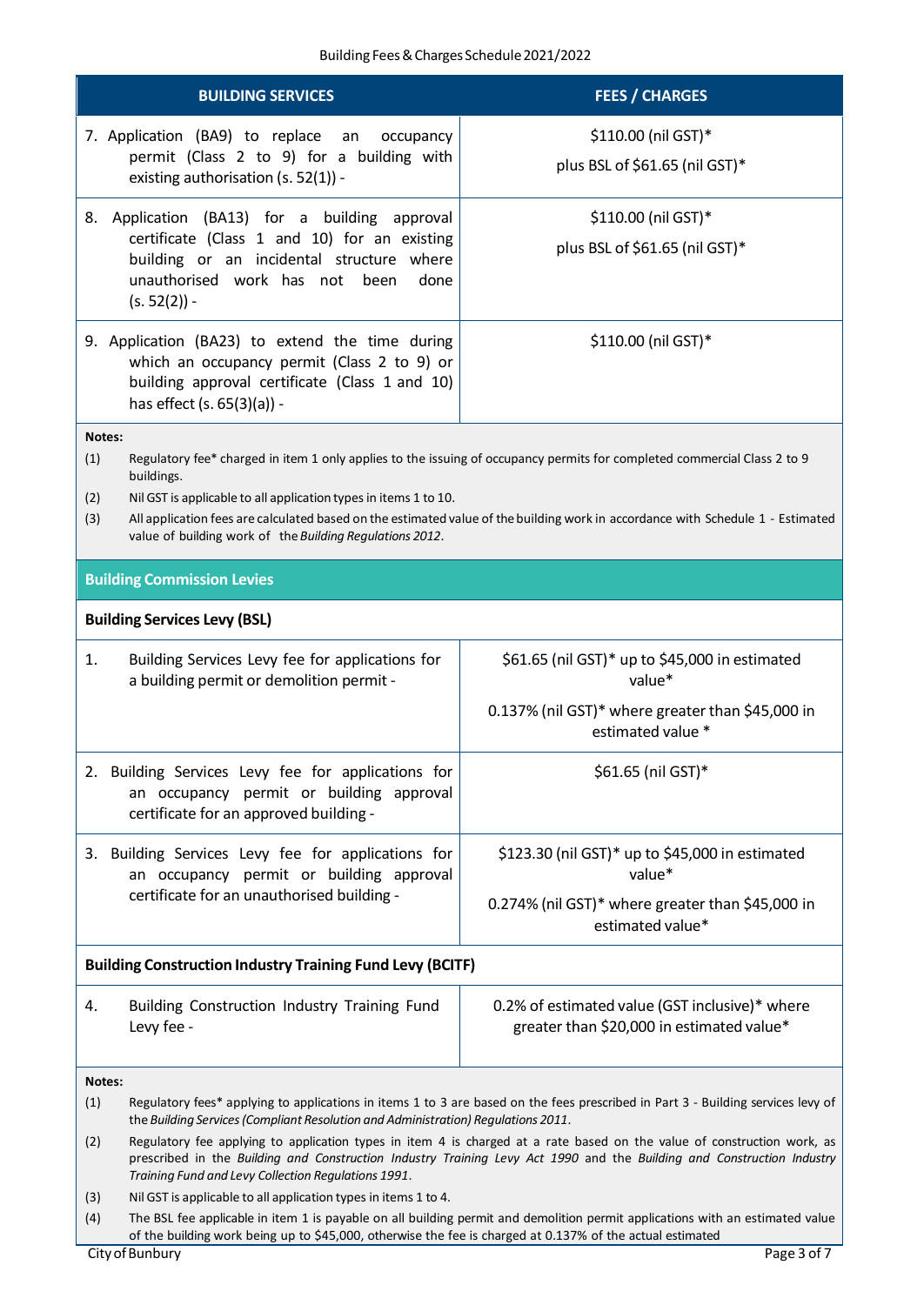# **BUILDING SERVICES FEES / CHARGES**

value of the buildingwork.

- (5) The BCITF levy is only payable for building, demolition or occupancy permit applications for works with an estimated value greater than \$20,000 (GST exclusive).
- (6) Fee charged in item 2 isrequired unders. 47,s. 49,s. 50 ors. 52 ofthe *Building Act 2011*.
- (7) Under s. 46 and s. 48 of the *Building Act 2011*, no levy is payable for an occupancy permit for a completed Class 2 to Class 9 building or for the modification for an occupancy permit for additional use of a building on a temporary basis.

# **Residential Design Codes (R-Codes) Variations**

# **Development Approval for Residential Class 1 or Class 10 Building R-Codes Variation**

| 1. | Application for development approval for up<br>to three (2) deemed-to-comply variations -                    | \$147.00 (nil GST)** |
|----|--------------------------------------------------------------------------------------------------------------|----------------------|
|    | 2. Application for development approval<br>for<br>three $(3)$ to four $(4)$ deemed-to-comply<br>variations - | \$294.00 (nil GST)** |

# **Retrospective Development Approval for Residential Class 1 or Class 10 Building R-Codes Variation**

| 3. | Application for retrospective<br>development<br>approval for up to three (3)<br>deemed-to-<br>comply variations - | \$294.00 (nil GST)** |
|----|-------------------------------------------------------------------------------------------------------------------|----------------------|
|    | 4. Application for development approval<br>for<br>three (3) to four (4) deemed-to-comply<br>variations -          | \$588.00 (nil GST)** |

**Notes:**

- (1) Council fee\*\* charged in item 1 is a reduced amount based on the minimum regulatory fee for an application for development approval, as prescribed in Part 7 - Local government planning charges of the *Planning and Development Regulations2009*.
- (2) Council fee charged in item 2 is a reduced amount to that of a standard development application fee for proposals regardless of their value of development, in accordance with Council's adopted Schedule of Fees and Charges for the financial year.
- (3) Any proposal involving more than four deemed-to-comply variations is treated as a standard application for development approval by the local government, which is charged the normal fee as prescribed in Part 7 - Local government planning charges of the*Planning andDevelopmentRegulations 2009* (please referto Planning Fees& Charges Schedule2021/2022).
- (4) Nil GST is applicable to all application types in items 1 to 4.
- (5) Fees charged in items 3 and 4 for retrospective development approvals are two times the cost of the standard R-Codes variation fee. Any proposal involving more than four deemed-to-comply variations is treated as a standard application for retrospective development approval by the local government (please refer to Planning Fees & Charges Schedule 2021/2022).

# **Building Certification Services**

In addition to the certification provided as part of BA2 – Uncertified Applications the City of Bunbury provides building certification services outside the local government area for all types of residential Class 1, 10a and 10b buildings (i.e. BA3 – Certificate of Design Compliance).

Please contact the Building Certification Team on (08) 9792 7000 to arrange a fee proposal for your project certification needs. Engagement of a Registered Building Surveying Practitioner can be made by submitting a Request for Certification Form, which is available to download from the City of Bunbury website at [http://www.bunbury.wa.gov.au/Pages/Building-Services.aspx.](http://www.bunbury.wa.gov.au/Pages/Building-Services.aspx)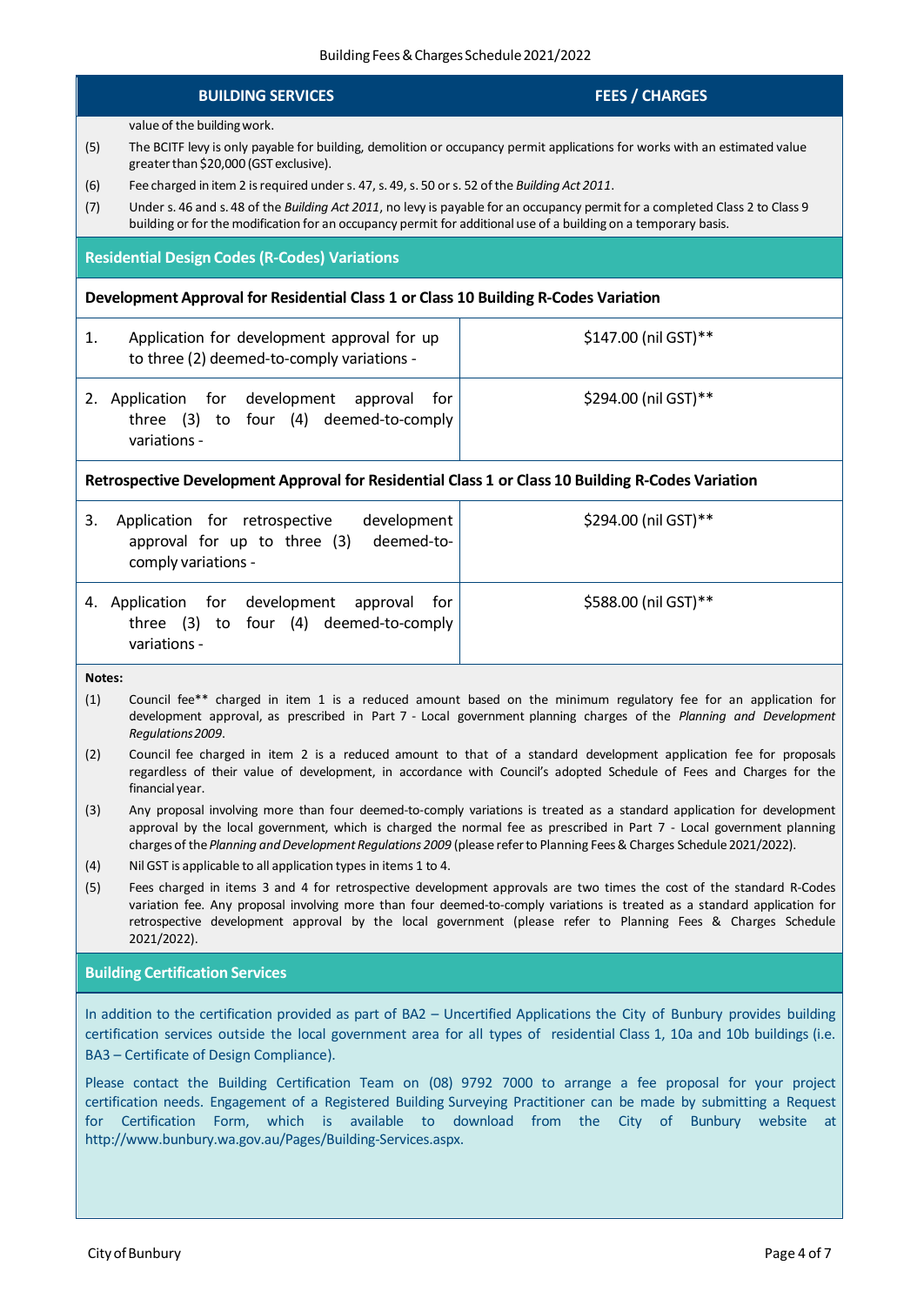| <b>BUILDING SERVICES</b>                                                                                                                                                                                                                                                                                                                                                                                                                                                                                                                                                                                                                                                                                                                              | <b>FEES / CHARGES</b>                                                                        |  |  |
|-------------------------------------------------------------------------------------------------------------------------------------------------------------------------------------------------------------------------------------------------------------------------------------------------------------------------------------------------------------------------------------------------------------------------------------------------------------------------------------------------------------------------------------------------------------------------------------------------------------------------------------------------------------------------------------------------------------------------------------------------------|----------------------------------------------------------------------------------------------|--|--|
| <b>Certificate of Design Compliance (CDC)</b>                                                                                                                                                                                                                                                                                                                                                                                                                                                                                                                                                                                                                                                                                                         |                                                                                              |  |  |
| Certificate of design compliance for Class 1 and 10 buildings (local government certification):<br>1.                                                                                                                                                                                                                                                                                                                                                                                                                                                                                                                                                                                                                                                 |                                                                                              |  |  |
| (a)<br>project up to \$50,000 in estimated<br>value of works (GST exclusive) -                                                                                                                                                                                                                                                                                                                                                                                                                                                                                                                                                                                                                                                                        | \$250.00 (GST included)** subject to negotiation                                             |  |  |
| project \$50,001 and over in estimated<br>(b)<br>value of works (GST exclusive) -                                                                                                                                                                                                                                                                                                                                                                                                                                                                                                                                                                                                                                                                     | \$250.00 + 0.20% of estimated value of works (not<br>including GST)** subject to negotiation |  |  |
| <b>Revised Certificate of Design Compliance (CDC)</b>                                                                                                                                                                                                                                                                                                                                                                                                                                                                                                                                                                                                                                                                                                 |                                                                                              |  |  |
| of<br>previously<br>issued<br>Fee charged based on hourly rate, but not less than<br>2. Review of<br>certificate<br>\$62.50 (GST included)**<br>design compliance for Class 1<br>10<br>and<br>buildings -                                                                                                                                                                                                                                                                                                                                                                                                                                                                                                                                             |                                                                                              |  |  |
| <b>Written Building Advice</b>                                                                                                                                                                                                                                                                                                                                                                                                                                                                                                                                                                                                                                                                                                                        |                                                                                              |  |  |
| 3. Written building advice on preliminary site<br>information for a residential Class 1 or Class 10<br>47.00 (GST included)**<br>building -                                                                                                                                                                                                                                                                                                                                                                                                                                                                                                                                                                                                           |                                                                                              |  |  |
| 4. Written building advice for a proposed<br>residential Class 1 or Class 10 building<br>188.00 (GST included)**                                                                                                                                                                                                                                                                                                                                                                                                                                                                                                                                                                                                                                      |                                                                                              |  |  |
| Notes:<br>(1)<br>Council fees** applicable to items 1 to 4 are charged in accordance with Council's adopted Schedule of Fees and Charges for<br>the financial year.<br>(2)<br>GST is applicable on all items in 1 to 4.<br>(3)<br>Fee charged in item 1 for the certification of project compliance, undertaken by the City of Bunbury as an external<br>certifier, are negotiable as provided for upon request (n.b. minimum charge is for 1 hour based on officer hourly rate,<br>subject to the need for any inspection).<br>Fee charged in item 2 for the review of a previously issued CDC is the minimum charge, and does not include the cost of any inspections, as<br>(4)<br>may be necessary for City of Bunbury issued certified projects. |                                                                                              |  |  |
| <b>Inspection Services</b>                                                                                                                                                                                                                                                                                                                                                                                                                                                                                                                                                                                                                                                                                                                            |                                                                                              |  |  |
| <b>Pool Inspection</b>                                                                                                                                                                                                                                                                                                                                                                                                                                                                                                                                                                                                                                                                                                                                |                                                                                              |  |  |
| Regulatory pool inspection fee (4 yearly<br>1.<br>inspection) -                                                                                                                                                                                                                                                                                                                                                                                                                                                                                                                                                                                                                                                                                       | \$58.45 (nil GST)*                                                                           |  |  |
| 2.<br>Requested pool inspection fee (e.g. new pool<br>and pre purchase compliance, etc.) -                                                                                                                                                                                                                                                                                                                                                                                                                                                                                                                                                                                                                                                            | \$130.00 (GST included)**                                                                    |  |  |
| Performance solution associated with pool<br>3.<br>barrier compliance (includes inspection and<br>documentation subject to acceptable<br>compliance)                                                                                                                                                                                                                                                                                                                                                                                                                                                                                                                                                                                                  | \$250.00 (GST included)**                                                                    |  |  |
| Notes:<br>Regulatory fee* applying in item 1 is charged at the time of the mandatory pool inspection conducted every four (4) years, in<br>(1)<br>accordance with r.53 under Division 2 - Private swimming pools of the Building Regulations 2012.                                                                                                                                                                                                                                                                                                                                                                                                                                                                                                    |                                                                                              |  |  |

 $(2)$  Council fee\*\* applying in item 2 for non-regularity pool inspections is charged in accordance with Council's adopted Schedule of Fees and Charges for the financial year.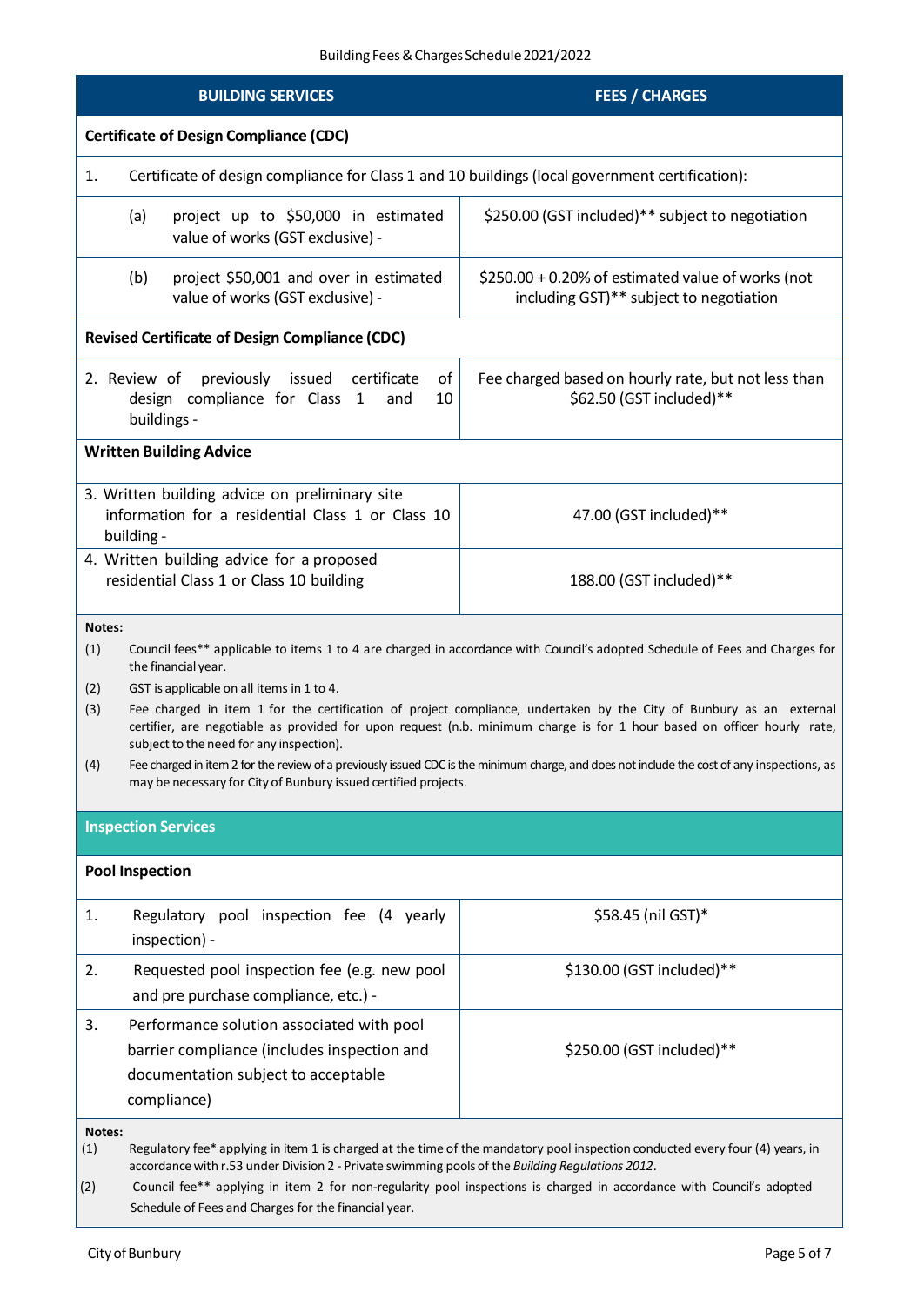| <b>BUILDING SERVICES</b> |                                                                                                                                                                                                                                                                                                                                                                                                                  | <b>FEES / CHARGES</b>                                                                               |  |  |
|--------------------------|------------------------------------------------------------------------------------------------------------------------------------------------------------------------------------------------------------------------------------------------------------------------------------------------------------------------------------------------------------------------------------------------------------------|-----------------------------------------------------------------------------------------------------|--|--|
|                          | <b>Miscellaneous Building Services</b>                                                                                                                                                                                                                                                                                                                                                                           |                                                                                                     |  |  |
|                          | <b>Retrieval and Copying of Building Plans and Inspection Reports</b>                                                                                                                                                                                                                                                                                                                                            |                                                                                                     |  |  |
| 1.                       | Residential Project Building Permit / Plans -<br>Digital Copy - Search and retrieval of PDF files<br>sent by email or for USB counter collection<br>(USB not supplied)                                                                                                                                                                                                                                           | \$41.00 (nil GST)                                                                                   |  |  |
| 2.                       | Commercial Project Building Permit / Plans -<br>Digital Copy - Search and retrieval of PDF files<br>sent by email or for USB counter collection<br>(USB not supplied)                                                                                                                                                                                                                                            | \$86.50 (nil GST)<br>plus \$40.00 where requiring the scanning of<br>hard copy original documents.  |  |  |
| 3.                       | Residential Project Building Permit / Plans -<br>Hard Copy (maximum of 10 x A4 or 5 x A3<br>pages) - Search, retrieval and printing for<br>counter collection.                                                                                                                                                                                                                                                   | \$86.50 (nil GST)                                                                                   |  |  |
| 4.                       | Commercial Project Building Permit / Plans -<br>Hard Copy (maximum of 10 x A4 or 5 x A3<br>pages) - Search, retrieval and printing for<br>counter collection.                                                                                                                                                                                                                                                    | \$101.50 (nil GST)<br>plus \$40.00 where requiring the scanning of<br>hard copy original documents. |  |  |
| 2.                       | Swimming pool inspection report search and<br>retrieval (digital copy) -                                                                                                                                                                                                                                                                                                                                         | \$51.00 (GST included)**                                                                            |  |  |
| (1)<br>(2)               | Notes:<br>Council fees** applicable to items 1 and 2 are charged in accordance with Council's adopted Schedule of Fees and Charges<br>for the financial year.<br>Fees charged in items 1 and 2 include the retrieval and copying/scanning of electronic pdf documents for emailing purposes<br>only. If documents are required in hard copy format, then additional printing (and postage) costs are applicable. |                                                                                                     |  |  |
|                          | <b>Copying and Printing Charges</b>                                                                                                                                                                                                                                                                                                                                                                              |                                                                                                     |  |  |
| 1.                       | Cost of plan photocopying per sheet:                                                                                                                                                                                                                                                                                                                                                                             |                                                                                                     |  |  |
|                          | (a)<br>A4 Photocopy -                                                                                                                                                                                                                                                                                                                                                                                            | \$1.60 (nil GST)**<br>\$2.10 (nil GST)**                                                            |  |  |
|                          | (b)<br>A3 Photocopy -<br>(c)<br>A2 Photocopy -                                                                                                                                                                                                                                                                                                                                                                   | \$14.50 (nil GST)**                                                                                 |  |  |
|                          | (d)<br>A1 Photocopy -                                                                                                                                                                                                                                                                                                                                                                                            | \$23.50 (nil GST)**                                                                                 |  |  |
|                          | (e)<br>A0 Photocopy -                                                                                                                                                                                                                                                                                                                                                                                            | \$46.50 (nil GST)**                                                                                 |  |  |
|                          |                                                                                                                                                                                                                                                                                                                                                                                                                  |                                                                                                     |  |  |
| 2.                       | Cost of plan printing per sheet:<br>(a)<br>A4 Paper -                                                                                                                                                                                                                                                                                                                                                            | \$17.00 (nil GST)**                                                                                 |  |  |
|                          | (b)<br>A3 Paper -                                                                                                                                                                                                                                                                                                                                                                                                | \$23.50 (nil GST)**                                                                                 |  |  |
|                          | (c)<br>A2 Paper -                                                                                                                                                                                                                                                                                                                                                                                                | \$44.00 (nil GST)**                                                                                 |  |  |
|                          | (d)<br>A1 Paper -                                                                                                                                                                                                                                                                                                                                                                                                | \$73.50 (nil GST)**                                                                                 |  |  |
|                          | (e)<br>A0 Paper-                                                                                                                                                                                                                                                                                                                                                                                                 | \$147.00 (nil GST)**                                                                                |  |  |
|                          |                                                                                                                                                                                                                                                                                                                                                                                                                  |                                                                                                     |  |  |

**Note:** Council fees\*\* applicable to items 1 and 2 are charged in accordance with Council's adopted Schedule of Fees and Charges for the financial year.